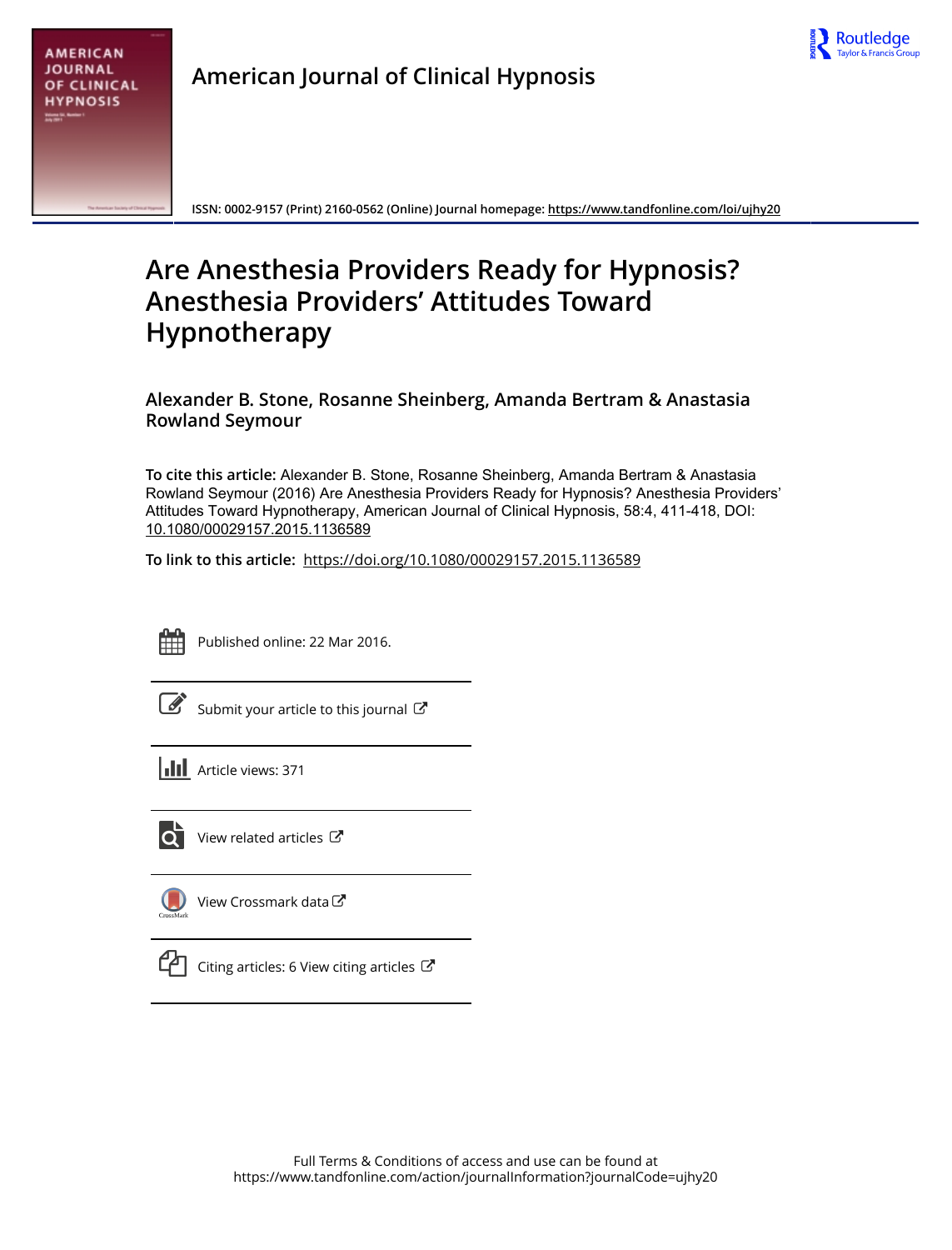

## Are Anesthesia Providers Ready for Hypnosis? Anesthesia Providers' Attitudes Toward Hypnotherapy

Alexander B. Stone, Rosanne Sheinberg, Amanda Bertram, and Anastasia Rowland Seymour

Johns Hopkins University, Baltimore, Maryland, USA

This study sought to measure current attitudes toward hypnosis among anesthesia providers using an in-person survey distributed at a single grand rounds at a single academic teaching hospital. One hundred twenty-six anesthesia providers (anesthesiologists and nurse anesthetists) were included in this study. A 10-question Institutional Review Board (IRB)-approved questionnaire was developed. One hundred twenty-six (73% of providers at the meeting) anesthesia providers completed the survey. Of the respondents, 54 (43%) were anesthesiologists, 42 (33%) were trainees (interns/ residents/fellows) in anesthesia, and 30 (24%) were nurse anesthetists. Over 70% of providers, at each level of training, rated their knowledge of hypnosis as either below average or having no knowledge. Fifty-two (42%) providers agreed or strongly agreed that hypnotherapy has a place in the clinical practice of anesthesia, while 103 (83%) believed that positive suggestion has a place in the clinical practice of anesthesia ( $p < .0001$ ). Common reasons cited against using hypnosis were that it is too time consuming  $(41%)$  and requires special training  $(34%)$ . Only three respondents  $(2%)$ believed that there were no reasons for using hypnosis in their practice. These data suggest that there is a self-reported lack of knowledge about hypnosis among anesthesia providers, although many anesthesia providers are open to the use of hypnosis in their clinical practice. Anesthesia providers are more likely to support the use of positive suggestion in their practice than hypnosis. Practical concerns should be addressed if hypnosis and therapeutic verbal techniques are to gain more widespread use.

Keywords: anesthesiologists' attitudes, hypnosis, perioperative communication, survey

Clinical hypnotherapy is the use of specific words and gestures to encourage a state of focused attention where a patient is receptive to change (American Psychological Association, [n.d.](#page-7-0)). While a patient is in this state of focused attention a clinical hypnotherapist gives the patient positive suggestions. The positive suggestions encourage the patient to focus on beneficial results specific to the particular disease process being addressed.

Recent meta-analyses summarize the current evidence that clinical hypnotherapy and positive suggestion benefit patients undergoing surgery specifically with respect to

Address correspondence to Anastasia Rowland Seymour, MD, 601 N Caroline Street, Baltimore, MD 21287, USA. E-mail: [arowlan2@jhmi.edu](mailto:arowlan2@jhmi.edu)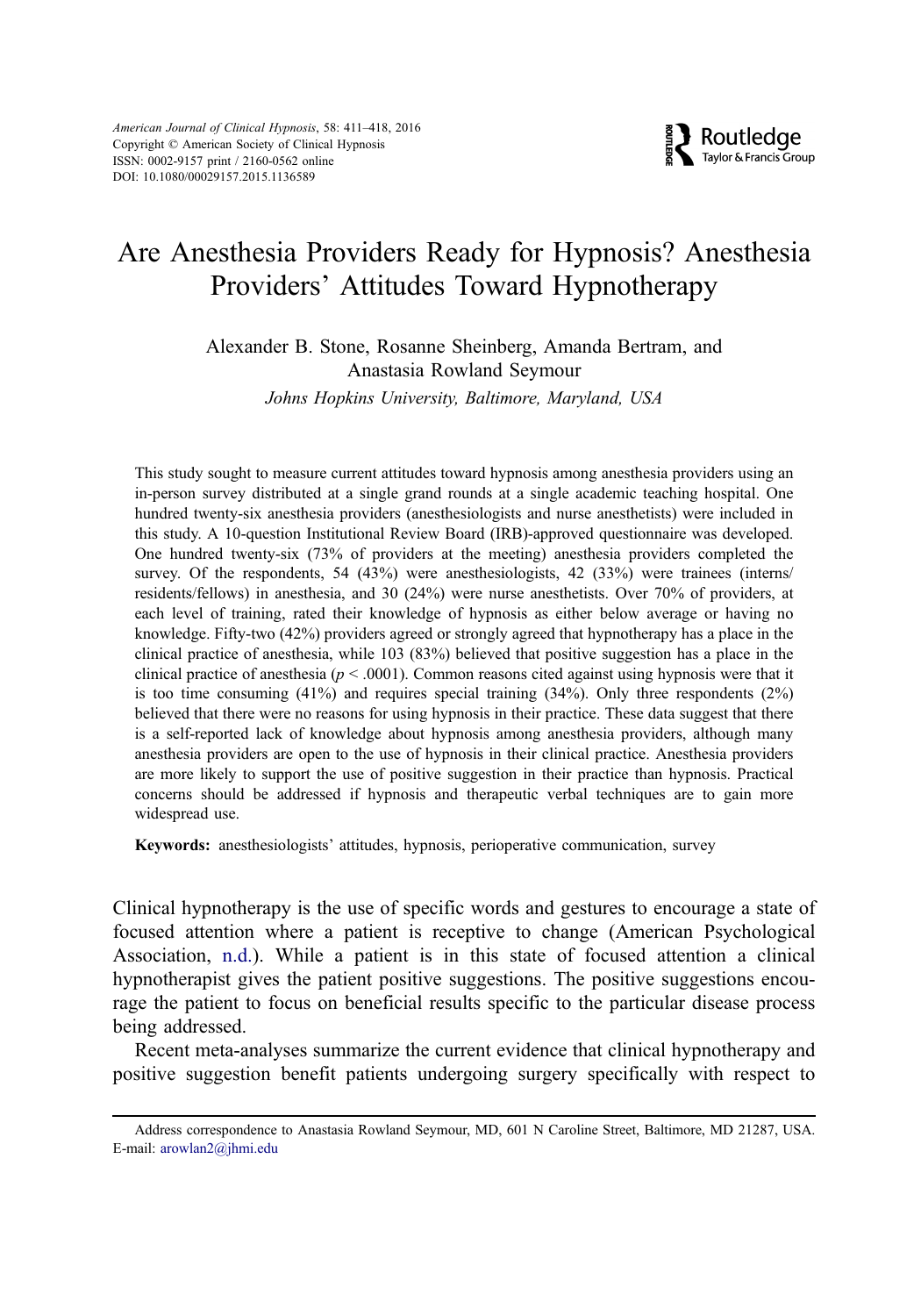postoperative measures of anxiety, pain intensity, pain medication requirement, and nausea (Kekecs, Nagy, & Varga, [2014](#page-7-0); Montgomery, David, Winkel, Silverstein, & Bovbjerg, [2002;](#page-8-0) Schnur, Kafer, Marcus, & Montgomery, [2008](#page-8-0); Tefikow et al., [2013\)](#page-8-0). Additionally, multiple systematic reviews have found varying degrees of support for the use of pre-surgical hypnosis on post-operative outcome measures (Nelson et al., [2013\)](#page-8-0) particularly in breast cancer procedures (Cramer et al., [2015;](#page-7-0) Schnur, Bovbjerg et al., [2008\)](#page-8-0). Randomized trials have shown that clinical hypnotherapy reduces anxiety, and needle phobia and increases peri-operative analgesia in both adults and children (Birnie et al., [2014](#page-7-0); Fortier et al., [2010](#page-7-0); Lew, Kravits, Garberoglio, & Williams, [2011;](#page-7-0) Saadat et al., [2006;](#page-8-0) Wobst, [2007](#page-8-0)).

Hypnosis has also been found to be particularly effective in managing procedure-related pain and distress in pediatric cancer patients (Richardson, Smith, McCall, & Pilkington, [2006](#page-8-0)). A randomized trial comparing pre-medication with hypnosis to midazolam in pediatric patients found a decrease in post hospitalization behavioral disorders in the hypnosis group (Calipel, Lucas-Polomeni, Wodey, & Ecoffey, [2005](#page-7-0)). A cost analysis of hypnosis during interventional radiology procedures concluded that hypnosis reduces the overall costs of vascular and renal interventional procedures by \$338 per case (Lang & Rosen, [2002](#page-7-0)). Similarly the use of clinical hypnosis prior to breast cancer surgery reduced time spent in the operating room by almost 11 minutes and resulting surgical costs were reduced by about \$773 per patient (Montgomery et al., [2007\)](#page-7-0).

Patient suggestibility dramatically affects hypnosis effects. It is well documented that patient expectancies affect post-surgical outcomes in patients undergoing peri-operative hypnosis (Montgomery et al., [2010](#page-8-0)). It is important to manage the expectations of patients undergoing procedures prior to the procedure. Warning patients undergoing interventional procedures in terms of pain or undesirable experiences resulted in greater pain and greater anxiety than not doing so (Lang et al., [2005\)](#page-7-0). Also important to outcomes is provider intention (Benedetti, Lanotte, Lopiano, & Colloca, [2007](#page-7-0); Lang et al., [2008](#page-7-0)). A potential barrier to applying clinical hypnotherapy and positive suggestion in the perioperative setting are misconceptions and prejudices held by healthcare professionals against hypnosis.

The majority of research on hypnosis has focused on whether or not clinical hypnotherapy is effective. Few groups have examined how practitioners' attitudes toward "hypnosis" influence the incorporation of hypnotherapeutic techniques into a clinical setting. A study of anesthesia providers' attitudes in Australia revealed that many anesthesia providers support the use of clinical hypnotherapy within their practice (Coldrey & Cyna, [2004\)](#page-7-0). This study also showed that previous experience with hypnotherapy had a positive effect on the practitioners' attitudes toward hypnotherapy. The only other report of anesthesia providers' attitudes toward hypnotherapy showed that anesthesia providers were more likely to use hypnotherapy techniques with improved knowledge about its value (Scott, [1984](#page-8-0)).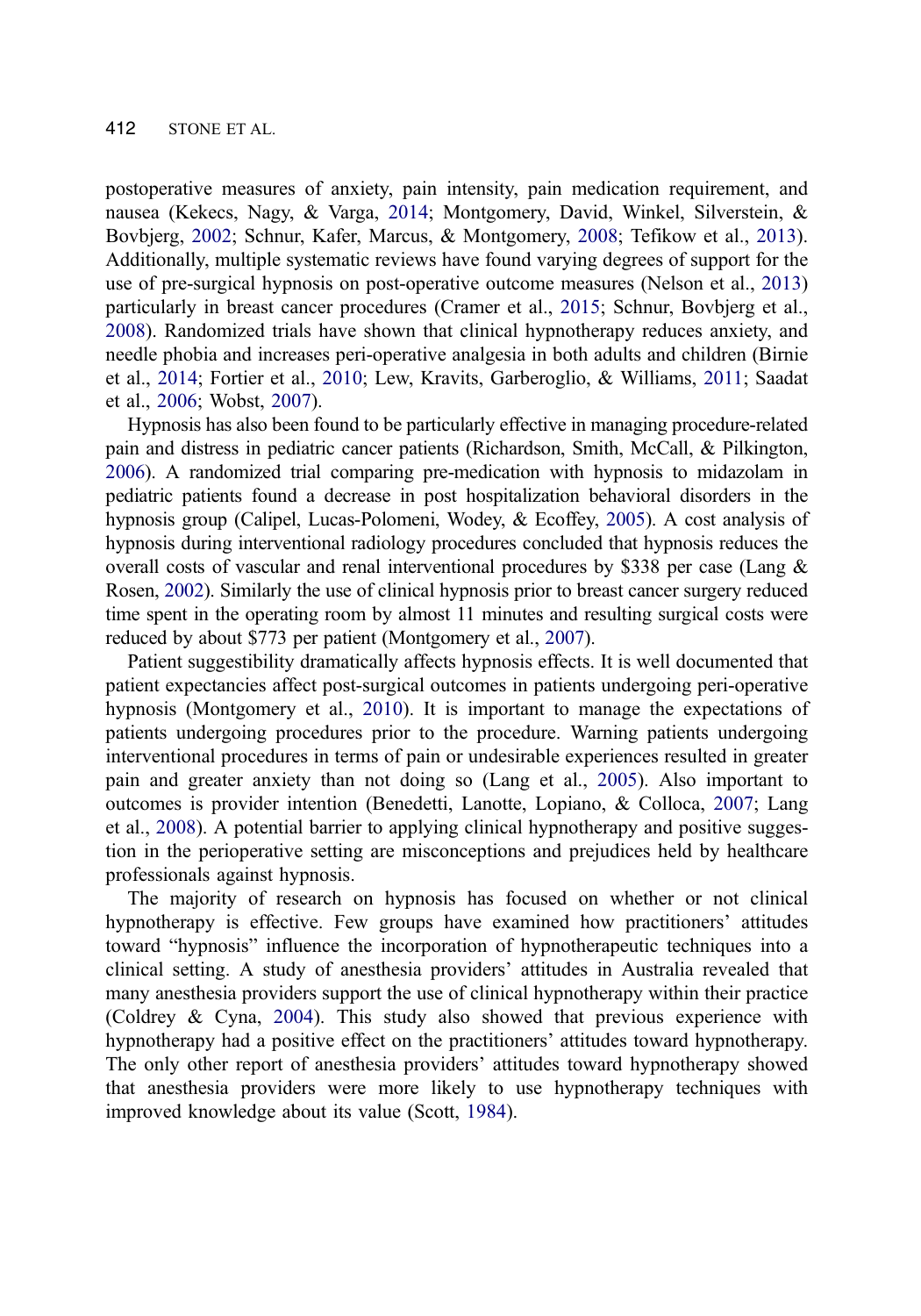There is progress in developing methods that educate providers on introducing effective hypnotherapeutic techniques into clinical practices. An observational study of communication during the induction of pediatric anesthesia found that anesthesiologists naturally employed therapeutic communication techniques, however, they made inadvertently negative suggestions during 17% of the observed inductions (Carlyle, Ching, & Cyna, [2008](#page-7-0)). Even without full or formal hypnosis training, a basic knowledge of hypnotic techniques can improve anesthesia providers' communication skills.

To our knowledge there have been no previous studies that measure anesthesia providers' attitudes toward hypnosis in the United States and how these attitudes influence the use of clinical hypnotherapy in anesthetic practice. This study will attempt to gauge the awareness and attitudes toward hypnosis among anesthesia providers at an American academic teaching hospital as well as any barriers as to why it is not used.

#### Methods

Modification of a previous survey of anesthesia providers' attitudes to hypnotherapy generated the questionnaire used in this cohort analysis (Coldrey & Cyna, [2004\)](#page-7-0). Questions were designed to elucidate providers' previous exposure to hypnosis and attitudes toward clinical hypnosis and positive suggestion. A pilot survey of five volunteers was conducted using the questionnaire specifically assessing for wording clarity and validity of the questions. Changes were made to the questionnaire based on this pilot data.

The final survey was administered to all faculty, fellows, and residents present at a single anesthesia grand rounds. With the permission of the anesthesia department, two researchers distributed paper copies of the questionnaires before the grand rounds and collected the responses afterward. A cover sheet was attached to the survey explaining the project. As incentive, participants were given the opportunity to be entered into a drawing for an Apple iPad. Responses were anonymous and results were kept separated from raffle entry sheets.

Proportion was used to describe data distribution, and Chi square and Fisher's exact test (FET) to compare differences between groups. Tests of significance were two-tailed, with an alpha level of 0.05. We performed analyses using STATA 13 (Stata Corp, College Station, TX). This study was approved by the Johns Hopkins Institutional Review Board.

#### **Results**

Of the 175 anesthesia providers who attended the grand rounds, 126 (73%) responses were received. Fifty-five (44%) of the responses were from anesthesiology attendings, 41 (33%) from anesthesiology trainees (residents and fellows), and 30 (24%) from nurse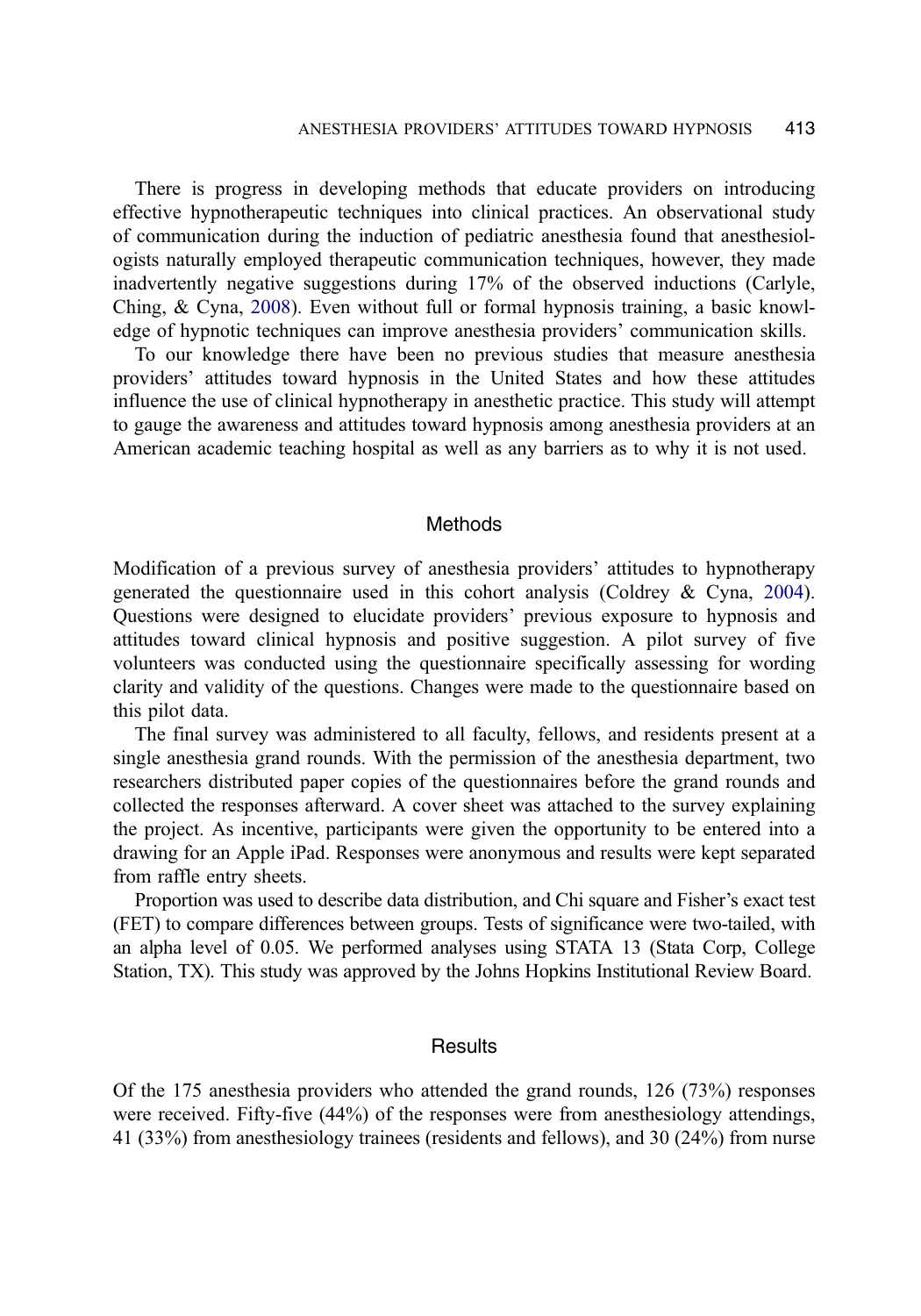anesthetists. Respondents ranged in age from 26 to 76 and consisted of 57 males (45%) and 69 females (55%). Further information characterizing the study population is found in Table 1. Attendings, trainees, and nurse anesthetists did not differ in their self-rated knowledge of hypnosis ( $p = .159$ ; FET). Twelve attendings (22%), 6 trainees (15%), and 7 nurse anesthetists (23%) rated their knowledge of hypnosis as average or above average versus below average or no knowledge (Table 2).

When participants were asked to rate their level of agreement with the following phrases—"hypnotherapy has a place in the practice of clinical anesthesia," and "positive suggestion has a place in the practice of clinical anesthesia"—distributions of responses were significantly different  $(\chi^2_{(4, 126)} = 61.36, p < .0001)$ . Fifty-three participants (42%) agreed or strongly agreed with hypnotherapy's place in practice, whereas 105 (83%) agreed or strongly agreed with positive suggestion. Fifty-nine participants (46%) did not know whether hypnotherapy had a place in the practice of clinical anesthesia, and 14 (11%) did not know whether positive suggestion had a place (Table 3).

| Age                                        | $n(\%)$ |
|--------------------------------------------|---------|
| $\leq$ 29                                  | 16(13)  |
| $30 - 39$                                  | 50(40)  |
| $40 - 49$                                  | 23(19)  |
| $\geq 50$                                  | 35(28)  |
| Gender                                     |         |
| Male                                       | 57 (45) |
| Female                                     | 69 (55) |
| Training                                   |         |
| Anesthesiologist (attending)               | 55 (44) |
| Anesthesiologist trainee (resident/fellow) | 41 (33) |
| Nurse anesthetist                          | 30(24)  |

TABLE 1 Age, Gender, and Level of Training of Respondents

TABLE 2 Reported Knowledge of Hypnosis

|                             | <i>Anesthesiologist</i> ( $n = 55$ ), n<br>(%) | Anesthesiologist trainee ( $n = 41$ ), n<br>(%) | <i>Nurse anesthetist</i> ( $n = 30$ ), n<br>(%) |
|-----------------------------|------------------------------------------------|-------------------------------------------------|-------------------------------------------------|
| Above<br>average            | 3(5)                                           | 1(2)                                            | 1(3)                                            |
| Average                     | 9(16)                                          | 5(12)                                           | 6(20)                                           |
| <b>Below</b><br>average     | 18(33)                                         | 12(29)                                          | 16(53)                                          |
| N <sub>0</sub><br>knowledge | 25(45)                                         | 23(56)                                          | 7(23)                                           |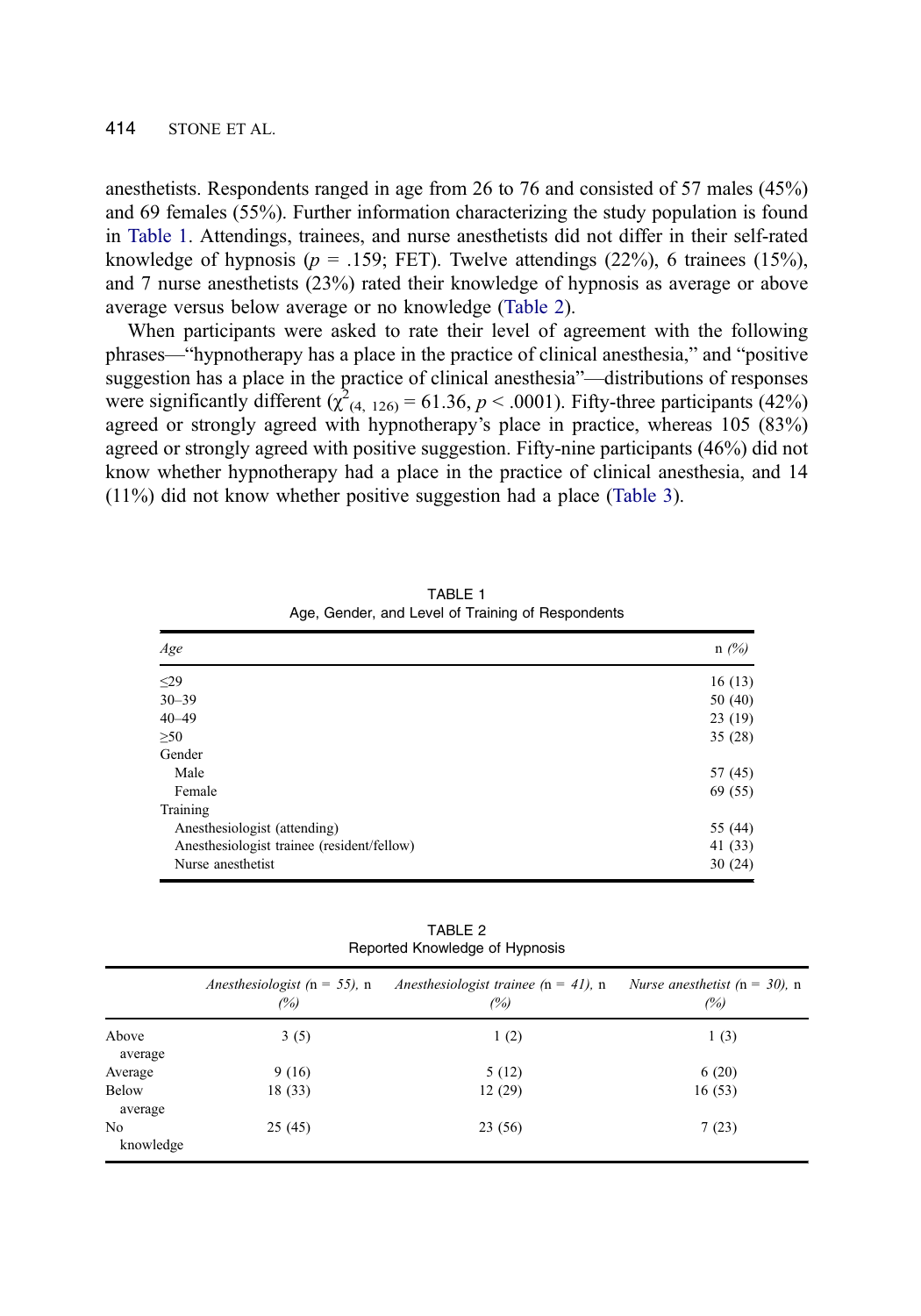|                                                                                  | Strongly<br>disagree,<br>$n(\%)$ | Disagree,<br>$n(\%)$ | Agree.<br>$n(\%)$ | Strongly<br>agree, n $(\%)$ | Do not<br>know,<br>$n(\%)$ |                                                 |
|----------------------------------------------------------------------------------|----------------------------------|----------------------|-------------------|-----------------------------|----------------------------|-------------------------------------------------|
| <b>Hypnotherapy</b> has a place in the clinical<br>practice of anesthesia        | 3(2)                             | 12(10)               | 42(33)            | 11(9)                       |                            | 59 (46) $\chi^2$ (4, 126) = 61.36,<br>p < .0001 |
| <b>Positive suggestion</b> has a place in the<br>clinical practice of anesthesia | 6 (5)                            | 2(2)                 | 57 (45)           | 48 (38)                     | 14(11)                     |                                                 |

TABLE 3 Hypnotherapy versus Positive Suggestion in Clinical Anesthesia

Respondents were asked to select (one or multiple) common reasons for not using hypnosis in their clinical practice. Fifty-two (41%) believed that hypnosis would be too time consuming, and 43 (34%) reported that hypnosis would require special training. Thirty-one  $(25%)$  responded that hypnosis was ineffective, and 27  $(21%)$  believed that it would not be accepted by their patients. Twenty (16%) believed it had limited application, 13 (10%) believed it would affect the ability to obtain informed consent, and 6 (5%) believed that hypnosis was dangerous.

Providers were also asked about different clinical scenarios where hypnosis may be used. Sixty-three (50%) of providers believed that hypnosis was useful or very useful for analgesia in labor, 75 (60%) believed that hypnosis was useful or very useful for needle phobia, 67 (54%) believed that hypnosis was useful or very useful for chronic pain patients, and 64 (51%) believed that hypnosis was useful or very useful for adjunct analgesia for small procedures. Three participants (2%) responded that there were no valid reasons for using hypnosis or positive suggestion in their practice.

Forty-eight (48) of participants said that they had no previous exposure to hypnosis. Twenty-six participants, reported having personal exposure to therapeutic hypnotherapy, 26 had witnessed clinical hypnotherapy, 17 had some training in hypnotherapy, and 39 had witnessed hypnotherapy as entertainment. The type of exposure did not affect whether the participant reported a positive, negative or no effect of the experience on their attitude toward hypnotherapy ( $p = .657$  FET).

#### **Discussion**

This study is the first known survey of anesthesia providers' attitudes toward hypnotherapy conducted in the United States. Results from a previous study undertaken over a decade ago in southern Australia (Coldrey & Cyna, [2004](#page-7-0)) resulted in a slightly higher percentage of respondents that thought that hypnotherapy has a place in clinical anesthesia (48% versus 42%). Additionally, the previous Australian study found that previous exposure to hypnosis used in a therapeutic setting rather than as entertainment significantly improved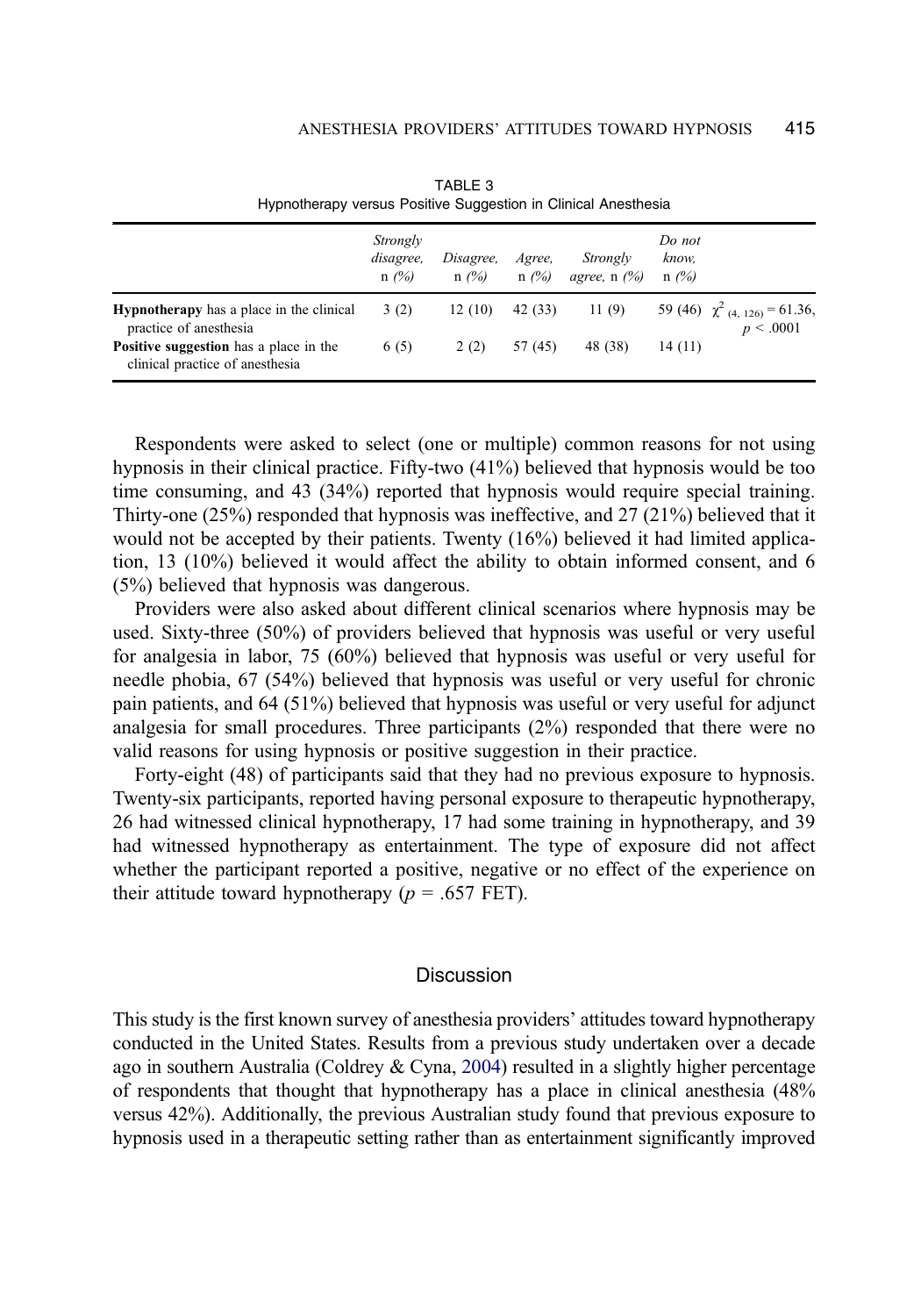reported attitudes toward hypnosis. In contrast, this study failed to show a significant effect of previous exposure to therapeutic hypnosis versus hypnosis for entertainment. Most anesthesia providers report a lack of knowledge with hypnosis. Over 70% providers reported their knowledge of hypnosis as below average or having no knowledge.

This is the first study to measure the effect of the word hypnosis on anesthesia providers. The word "hypnosis" had an influence on anesthesia providers' attitudes. Only 42% of respondents agreed or strongly agreed with the phrase "hypnotherapy has a place in the clinical practice of anesthesia." However, 83% of respondents agreed or strongly agreed with the phrase "positive suggestion has a place in the clinical practice of anesthesia." In contrast, only 2% of the surveyed anesthesia providers believed that there were no valid reasons against using hypnosis in their practice. Given that positive suggestion is employed in clinical hypnosis (Kirsch, [1994](#page-7-0)), this is somewhat counter-intuitive, or may be demonstrative of the lack of knowledge regarding clinical hypnosis techniques. In trying to delineate the potential barriers to clinical hypnosis, it was apparent that the two most common reasons cited against using hypnosis were practical concerns: that it takes too much time and that it requires special training. The next two most common reasons for not using hypnosis were questions about its efficacy; "it is ineffective" and "it would not be accepted by my patients." Safety was not a common concern with only six (5%) of anesthesia providers reporting that they thought hypnosis was dangerous.

To date, most of the perioperative hypnosis literature has focused on demonstrating efficacy. While active research in this area continues to be important, we feel that it will be equally important to demonstrate that hypnosis can be feasibly applied to the perioperative setting. In addition, anesthesia providers were significantly more likely to support the use of hypnosis techniques in clinical practice when phrasing like "positive suggestion" was used instead of "clinical hypnotherapy." The effect of this type of language describing verbal therapeutic techniques on anesthesiologists and patients warrants more investigation.

This study has a number of limitations. The results come from a single academic research hospital. The findings may not be representative of other anesthesia providers at other academic medical centers or hospitals. Additionally, due to nurses not frequenting grand rounds, nurses were underrepresented. Future studies will make a better effort to include them.

The results of this survey suggest that many anesthesia providers are open to using some aspects of hypnosis and hypnosis-like techniques in their clinical practice. Views on hypnosis-like techniques appear to be similar among anesthesiology attending physicians, trainees, and nurse anesthetists. In developing programs to increase the use of therapeutic verbal techniques among anesthesia providers, practical considerations, like time, needed to employ these techniques and training requirements should be explicitly addressed.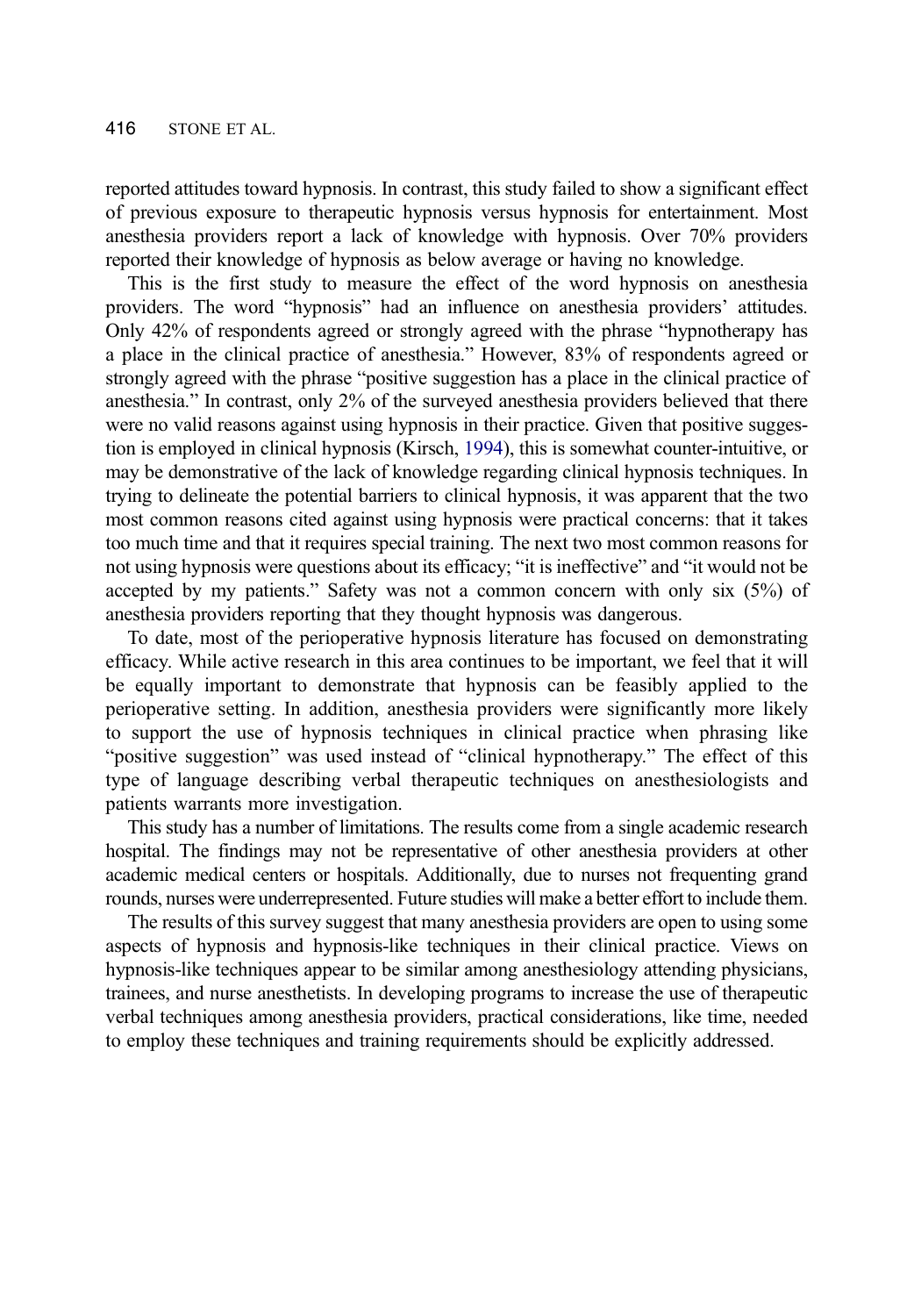#### Acknowledgments

<span id="page-7-0"></span>The authors would like to thank Fiona E. Gispen for her assistance with the statistical analysis.

### **References**

- American Psychological Association. (n.d.). The official Division 30 definition and description of hypnosis. Retrieved from [http://www.apa.org/divisions/div30/define\\_hypnosis.html](http://www.apa.org/divisions/div30/define_hypnosis.html)
- Benedetti, F., Lanotte, M., Lopiano, L., & Colloca, L. (2007). When words are painful: Unraveling the mechan-isms of the nocebo effect. Neuroscience, 147(2), 260–271. doi:[10.1016/j.neuroscience.2007.02.020](http://dx.doi.org/10.1016/j.neuroscience.2007.02.020)
- Birnie, K. A., Noel, M., Parker, J. A., Chambers, C. T., Uman, L. S., Kisely, S. R., & McGrath, P. J. (2014). Systematic review and meta-analysis of distraction and hypnosis for needle-related pain and distress in children and adolescents. Journal of Pediatric Psychology, 39(8), 783–808. doi:[10.1093/jpepsy/jsu029](http://dx.doi.org/10.1093/jpepsy/jsu029)
- Calipel, S., Lucas-Polomeni, M.-M., Wodey, E., & Ecoffey, C. (2005). Premedication in children: Hypnosis versus midazolam. Pediatric Anesthesia, 15(4), 275-281. doi[:10.1111/j.1460-9592.2004.01514.x](http://dx.doi.org/10.1111/j.1460-9592.2004.01514.x)
- Carlyle, A. V., Ching, P. C., & Cyna, A. M. (2008). Communication during induction of paediatric anaesthesia: An observational study. Anaesthesia and Intensive Care, 36(2), 180-184.
- Coldrey, J. C., & Cyna, A. M. (2004). Suggestion, hypnosis and hypnotherapy: A survey of use, knowledge and attitudes of anaesthetists. Anaesthesia and Intensive Care, 32(5), 676–680.
- Cramer, H., Lauche, R., Paul, A., Langhorst, J., Kummel, S., & Dobos, G. J. (2015). Hypnosis in breast cancer care: A systematic review of randomized controlled trials. Integrative Cancer Therapies, 14(1), 5–15. doi:[10.1177/1534735414550035](http://dx.doi.org/10.1177/1534735414550035)
- Fortier, M. A., Weinberg, M., Vitulano, L. A., Chorney, J. M., Martin, S. R., & Kain, Z. N. (2010). Effects of therapeutic suggestion in children undergoing general anesthesia: A randomized controlled trial. Pediatric Anesthesia, 20(1), 90–99. doi[:10.1111/j.1460-9592.2009.03225.x](http://dx.doi.org/10.1111/j.1460-9592.2009.03225.x)
- Kekecs, Z., Nagy, T., & Varga, K. (2014). The effectiveness of suggestive techniques in reducing postoperative side effects: A meta-analysis of randomized controlled trials. Anesthesia & Analgesia, 119(6), 1407–1419. doi[:10.1213/ANE.0000000000000466](http://dx.doi.org/10.1213/ANE.0000000000000466)
- Kirsch, I. (1994). Clinical hypnosis as a nondeceptive placebo: Empirically derived techniques. The American Journal of Clinical Hypnosis, 37(2), 95–106. doi[:10.1080/00029157.1994.10403122](http://dx.doi.org/10.1080/00029157.1994.10403122)
- Lang, E. V., Berbaum, K. S., Pauker, S. G., Faintuch, S., Salazar, G. M., Lutgendorf, S., . . . Spiegel, D. (2008). Beneficial effects of hypnosis and adverse effects of empathic attention during percutaneous tumor treatment: When being nice does not suffice. Journal of Vascular and Interventional Radiology: JVIR, 19(6), 897–905. doi[:10.1016/j.jvir.2008.01.027](http://dx.doi.org/10.1016/j.jvir.2008.01.027)
- Lang, E. V., Hatsiopoulou, O., Koch, T., Berbaum, K., Lutgendorf, S., Kettenmann, E., & Kaptchuk, T. J. (2005). Can words hurt? Patient–provider interactions during invasive procedures. Pain,  $114(1-2)$ , 303– 309. doi[:10.1016/j.pain.2004.12.028](http://dx.doi.org/10.1016/j.pain.2004.12.028)
- Lang, E. V., & Rosen, M. P. (2002). Cost analysis of adjunct hypnosis with sedation during outpatient interventional radiologic procedures. Radiology, 222(2), 375–382. doi[:10.1148/radiol.2222010528](http://dx.doi.org/10.1148/radiol.2222010528)
- Lew, M. W., Kravits, K., Garberoglio, C., & Williams, A. C. (2011). Use of preoperative hypnosis to reduce postoperative pain and anesthesia-related side effects. The International Journal of Clinical and Experimental Hypnosis, 59(4), 406–423. doi:[10.1080/00207144.2011.594737](http://dx.doi.org/10.1080/00207144.2011.594737)
- Montgomery, G. H., Bovbjerg, D. H., Schnur, J. B., David, D., Goldfarb, A., Weltz, C. R., & Silverstein, J. H. (2007). A randomized clinical trial of a brief hypnosis intervention to control side effects in breast surgery patients. Journal of the National Cancer Institute, 99(17), 1304-1312. doi:[10.1093/jnci/djm106](http://dx.doi.org/10.1093/jnci/djm106)